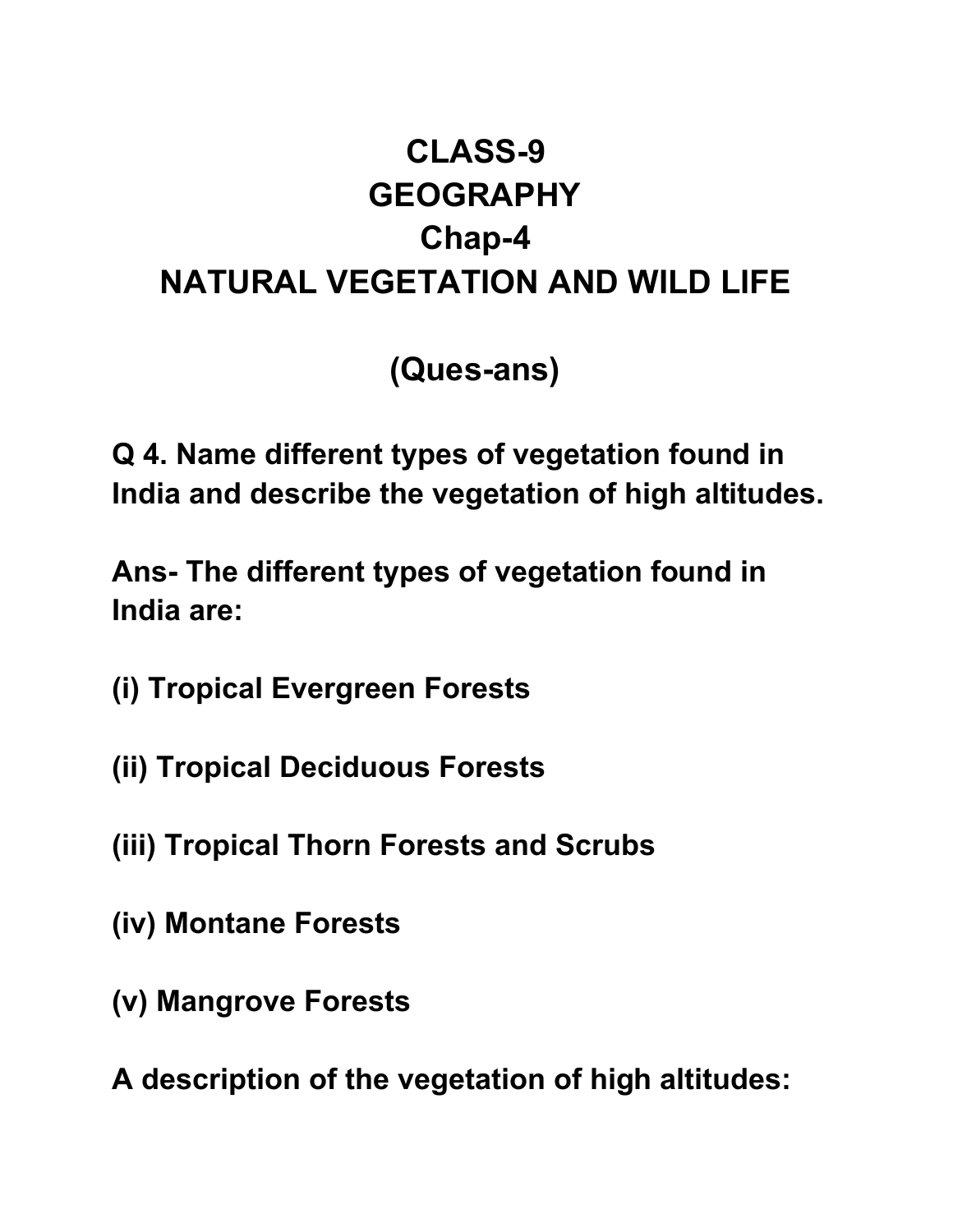**In mountainous regions, there is a succession of natural vegetation belts in the same order as we see from the tropical to the tundra regions.**

**(a) The wet temperate types of forests are found between a height of 1,000 and 2,000 metres. Evergreen broad-leaf trees such as oaks and chestnuts are predominant in this area.**

**(b) Between 1,500 and 3,000 metres, temperate forests containing coniferous trees like pine, deodar and spruce are found. These forests cover mostly the southern slopes of the Himalayas and places having high altitude in southern and north-east India.**

**(c) At higher elevations, temperate grasslands are common.**

**(d) At altitudes higher than 3,600 metres, temperate forests and grasslands give way to the alpine vegetation. Silver fir, pines and birches are the common trees of these forests. They get**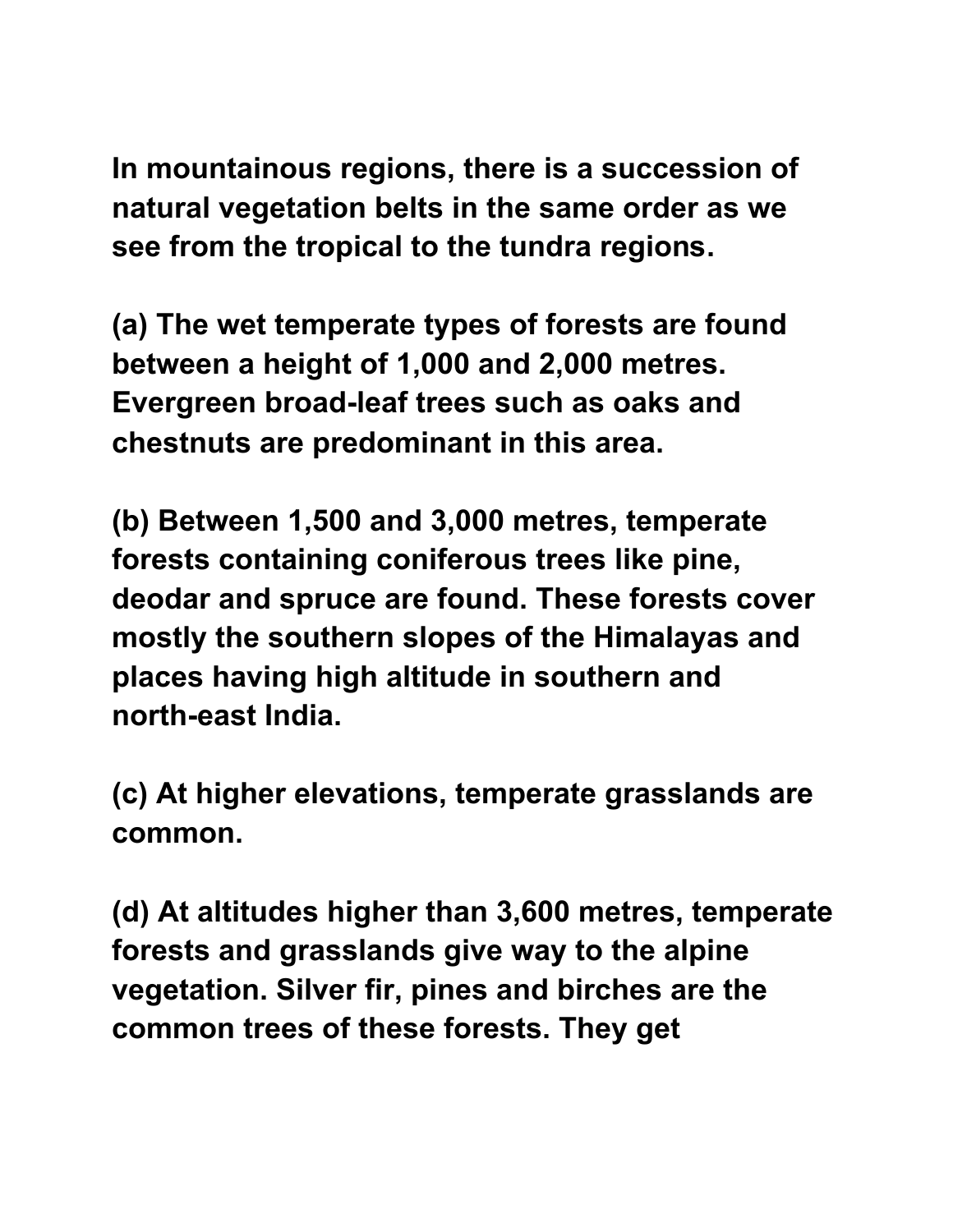**progressively stunted as they approach the snow-line.**

**(e) Ultimately through shrubs and scrubs, they merge into the alpine grasslands.**

**(f) At higher altitudes, mosses and lichens form part of tundra vegetation.**

**Q 5. Quite a few species of plants and animals are endangered in India. Why?**

**Ans- Due to the excessive exploitation of the plant and animal resources by human beings, the ecosystem has been disturbed. In consequence, about 1,300 plant species are endangered and 20 species are extinct. Quite a few animal species are also endangered and some have become extinct.**

**Apart from hunting, other factors that have caused endangerment of plant and animal species are: 1 Pollution due to chemical and industrial waste, and acid deposits.**

**2 Reckless cutting of forests to bring land under cultivation and inhabitation.**